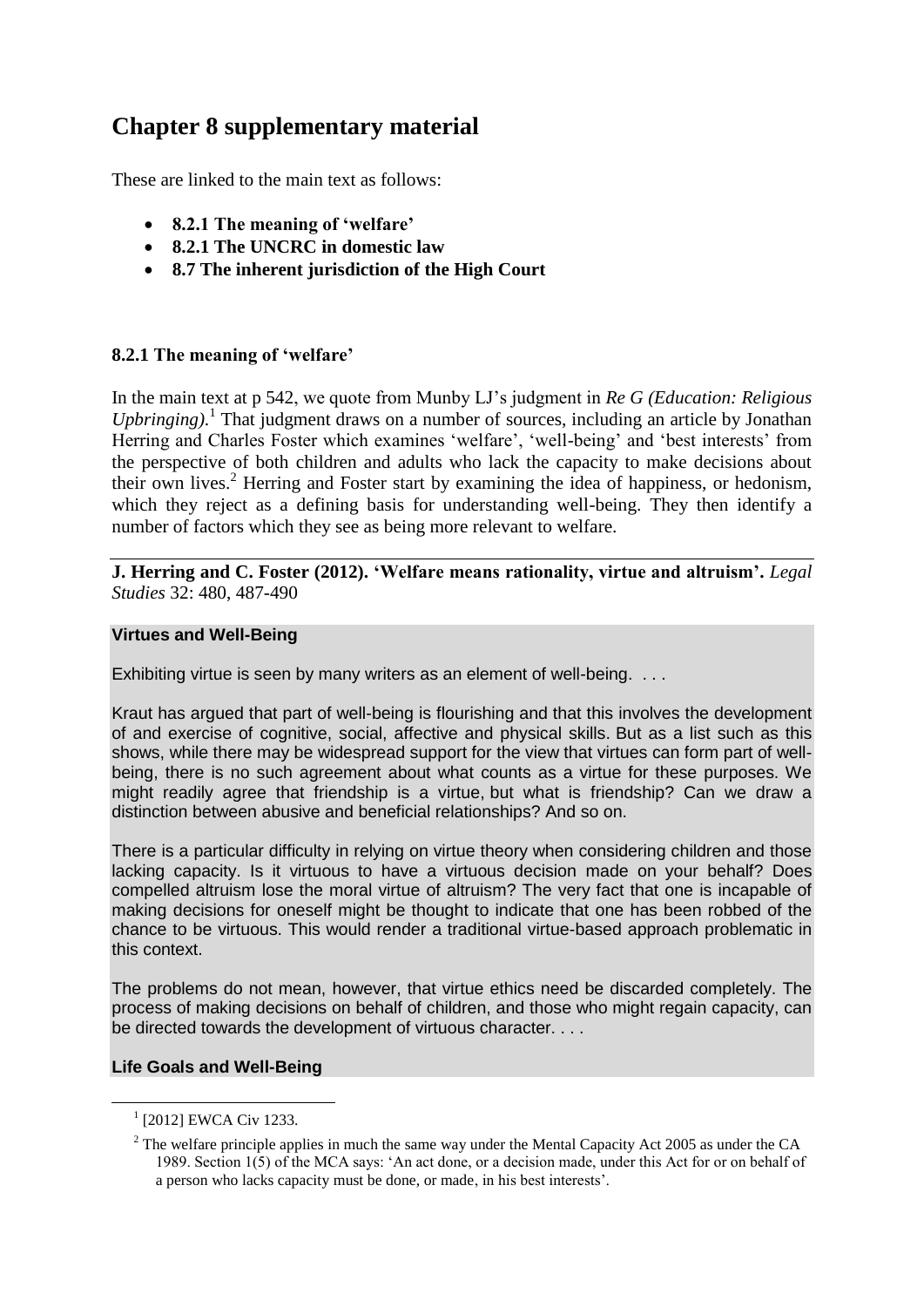A popular approach to the question of what constitutes a good life is to argue that a person has well-being where they succeed in the goals they have set for themselves. This has been put in various ways. Griffin argues: 'We all want to do something with our lives, to act in a way that gives them some point and substance'. Raz puts it this way: 'the good life is for each of us to live. It is not in anyone's gift. It consists, I have argued, in the wholehearted and successful pursuit of worthwhile relationships and goals. They are goals we have to adopt and pursue. This requires the use of our powers of rational agency.' . . .

Thus, many notable philosophers, all of whom adopt an autonomy-based understanding of well-being, agree that what is of value is not simply the satisfaction of autonomy, but the attainment of valuable goals. Many such goals will be, as Raz emphasises, valuable because of their relational nature.

Herring and Foster then go on to develop this 'relational' element of their discussion by looking at the 'interconnected' nature of well-being. They comment that it is impossible to separate a child's interests from those of their parents because the two are so interconnected, $3$ particularly when seen in the context of a care-giving relationship.

#### **Well-Being and Thriving**

1

One of us (Foster) has suggested that there is really only one criterion that should govern ethical (and by extension) legal decision making: one should seek to maximise the total amount of dignity in any contemplated transaction. Dignity, so understood, is essentially an ethical Theory of Everything: if one burrows down far enough into any ethical problem, one hits dignity. Other principles (for instance Beauchamp and Childress's famous four principles) are second-order principles, ultimately dependent on and derived from dignity. Dignity, in this sense, is human thriving, and it is possible, at least in theory, to ascertain what will maximise human thriving from empirical observations about human beings. Thriving in this sense might also be described as 'humanising': it is that which makes human beings approximate as closely as possible in the circumstances to what humans should do and be in those circumstances. It is best for humans to be human. One of the essential and quintessential human qualities is relationality. . . .

This approach emphasises the need to conduct an audit of the total amount of dignity at stake. That will involve assessing the dignity-interests of all the stakeholders. In a typical medical encounter this will include, of course, the patient and the doctor, but will also include all the other people affected – perhaps carers, other patients, and so on. In the case of a child's welfare determination, a properly conducted audit will assess the dignity interests of the child (of course), but also the parents, the wider family, and indeed society as a whole. We suggest that this approach does no injustice to the interests of the child concerned. In fact it may be the only way of doing justice, because central to the scheme of assessment is the realisation that the child's thriving is crucially dependent on the thriving of all the other stakeholders. The child's thriving does not diminish if another stakeholder thrives: quite the opposite. Our interconnectedness is such that the good of one (when 'good' is properly defined) is the good of all. . . .

Herring and Foster go on to look at the ways in which the courts apply welfare. They argue that there is nothing in the welfare principle to prevent judges from taking into account these

<sup>&</sup>lt;sup>3</sup> This argument might be thought to have more force in the private law context. In some child protection proceedings, for example, it may be easier to think of the child's interests as being separate from the parents'—for example, considering the child's interests separately in a case involving an intentionally abusive parent may not be that difficult.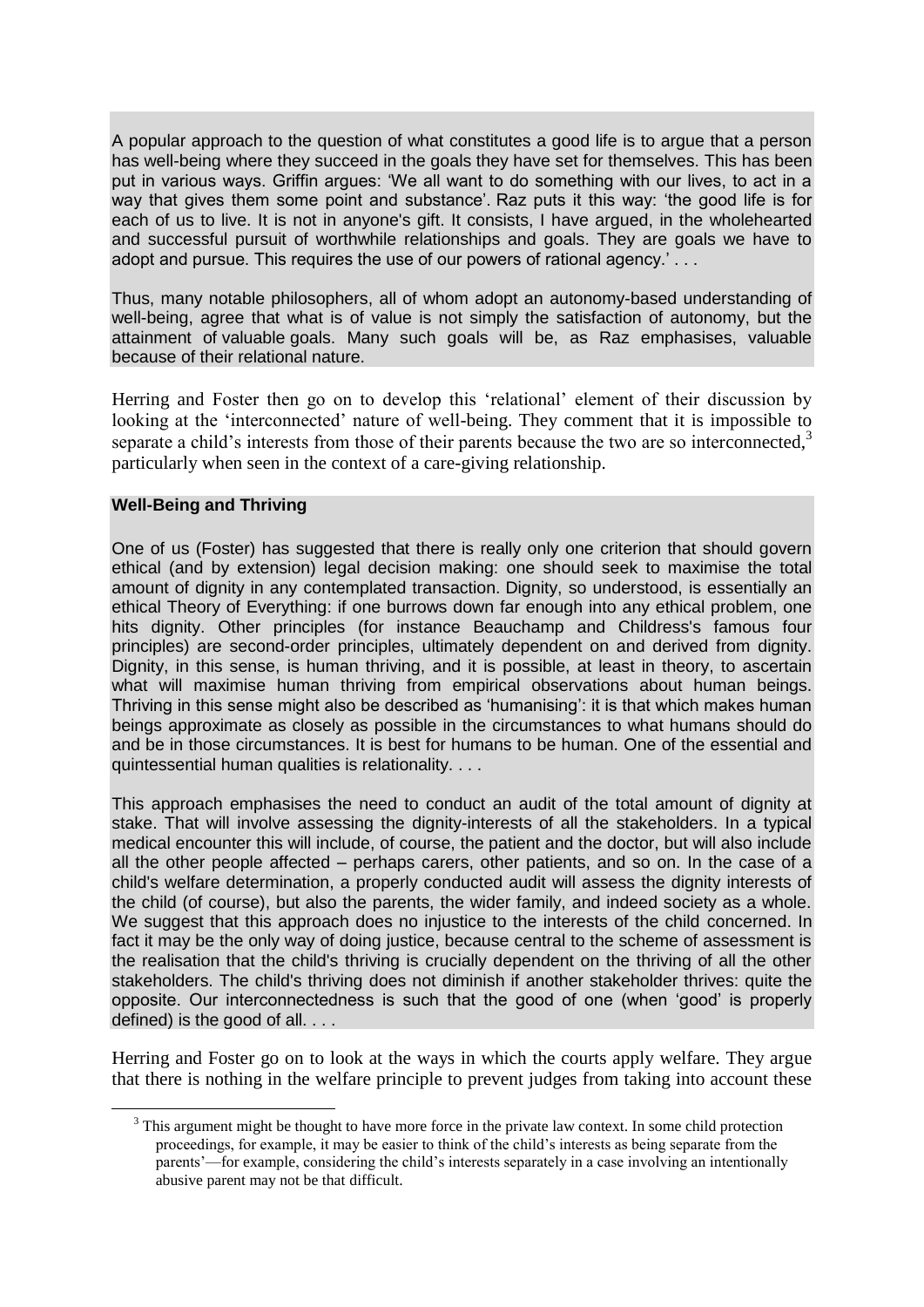broad, holistic considerations (in fact, they say, the welfare principle in fact *requires* judges to do so), and suggest that the courts have, at least sometimes, adopted this approach in practice. Their view about judicial practice would seem to be enhanced by the *Re G* decision, where Munby LJ drew on Herring and Foster's analysis and endorsed the 'holistic' approach to welfare.

However, Munby LJ's holistic approach is not without its critics, not least because the scale of the task set may seem unrealistic in practice.

**R. Taylor (2013). 'Secular values and sacred rights: Re G (Education: Religious Upbringing)'**. *Child and Family Law Quarterly*, 26: 336, 339-40, 342, 343-44.

Munby LJ's powerful explanation takes the notion of welfare to its logical conclusion: if welfare is concerned with the full development of the child as a human being, there is no logical reason to place temporal or content-based limits on the extent of the welfare enquiry; anything that may affect that development is potentially relevant. The problem with this understanding of welfare is that it is difficult to imagine how a judge might assess and apply such a diverse range of factors over such a long period. Munby LJ is careful to emphasise that the extent of the welfare enquiry will depend on the context and nature of the issue, but it is surely the case that many of the questions that are the staple of family courts will have the potential for longstanding implications for the children concerned. . . . To expect a judge to evaluate 'everything that conduces to a child's welfare and happiness or relates to the child's development and present and future life as a human being, including the child's familial, educational and social environment, and the child's social, cultural, ethnic and religious community' for the next 90 years is breathtakingly ambitious.

The future-oriented nature of decision making in children cases is of course what underlies the claim that it is indeterminate. As Robert Mnookin argued in his seminal 1975 article, to engage in rational decision-making with regard to future speculative events it is necessary to: have sufficient knowledge of likely outcomes; assess the probability of those outcomes; and identify the values by which those outcomes could be evaluated. The uncertainty surrounding the answers to each of these matters illustrates the indeterminacy of such decision-making. Such is the case here. It is difficult to see how a judge might identify the likely future outcomes for such a range of factors over such a long period, let alone assess the probability of each one occurring. Further, whilst, as we shall see, Munby LJ has given considerable assistance with the values that ought to be applied in assessing those outcomes, it is also clear from his judgment that we can expect those values to shift in ways that we cannot foresee in the coming decades. Munby LJ's explanation of welfare is comprehensive and profound in its depth but ultimately is open to the criticism that it is impossible to fully implement in practice.

Alongside the practical problems, Munby LJ's instruction that, depending on the facts of the case, judges may be required to look ahead to the 22nd century in assessing welfare raises more conceptual difficulties. As we know, conceptions of welfare are largely informed by current societal standards – the views of reasonable parents today, as the House of Lords said in *J v C* and as Munby LJ reiterated in *Re G*. However, given these changing social standards, the idea of predicting the child's welfare over a lifetime is complex.

This only further demonstrates the difficulty for the judge in attempting to apply the welfare standard to the future of the child into the twenty-second century; notions of welfare that are applied now will, no doubt, appear misguided or even shocking to those considering them in the child's old age.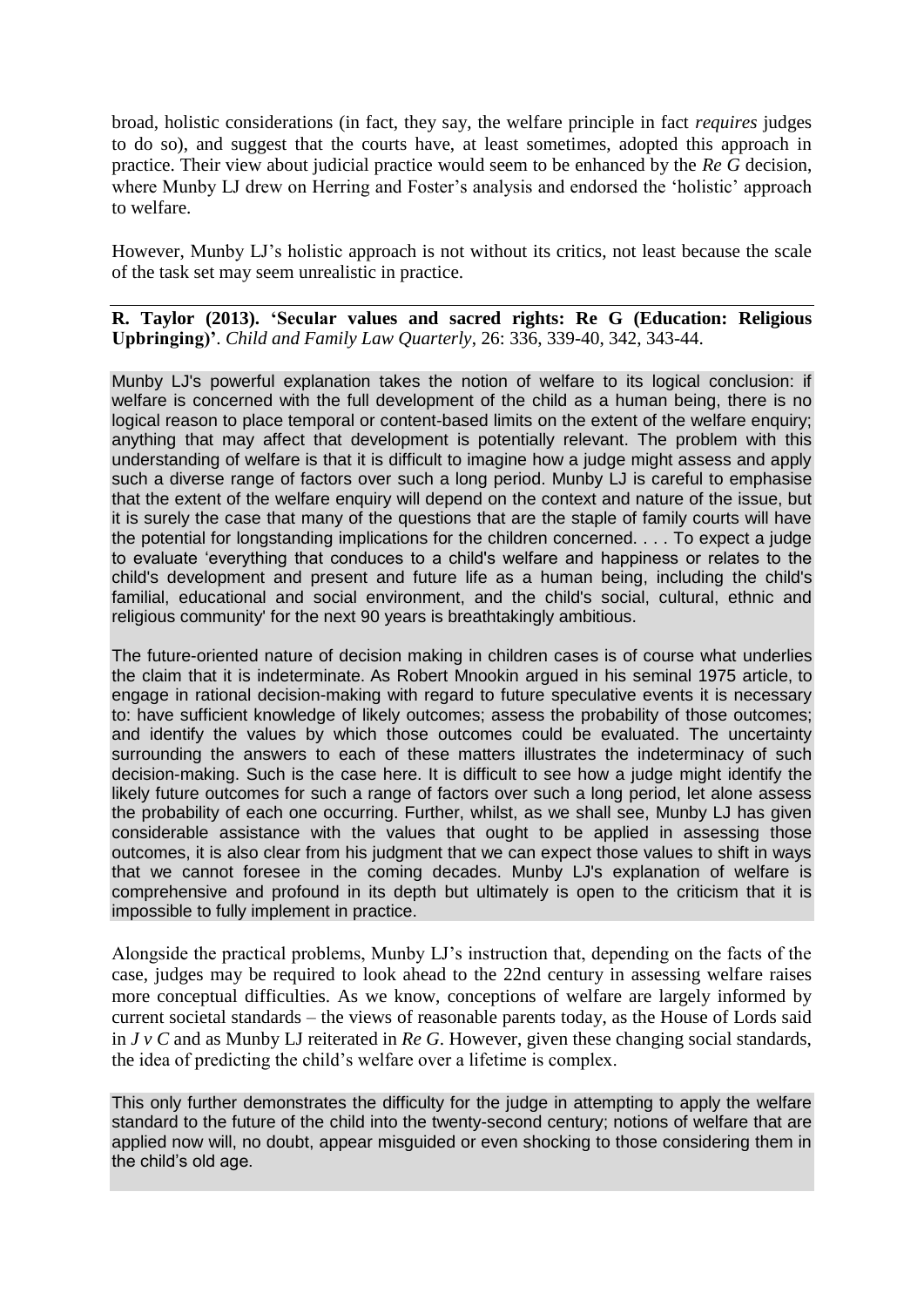It is perhaps futile to speculate on the meaning that welfare will have 90 years hence, but the question of what welfare means now is also fraught with difficulty. It is quite clear that reasonable people in 2012 disagree on what welfare may mean. Indeed the parents themselves – both found to be reasonable people in 2012 – had profound disagreements on what was of value to a child and to the adults that they would become. It is questionable whether any society, particularly one as diverse as modern Britain, has anything approaching generally accepted standards. There is also a danger that generally accepted standards can be a shorthand for the imposition of majority values. . . .

The difficulty is that by choosing the supposedly neutral values of the reasonable person, the court necessarily loads the dice against the views of 'small, weak, unpopular or voiceless minorities'.

Taylor then turns to question the basis for Munby LJ's 'secular values' which reasonable parents in 2012 are said to hold, namely equality of opportunity, aspiration, and bringing the child into adulthood in a position where the child can pursue his or her own vision of 'the good life'.

These are noble aims and no doubt many would subscribe to the vision of parental values held out by Munby LJ. They are, however, not uncontroversial. Laudable as many will think these values are, nowhere does Munby LJ explain their derivation as values that may be attributed to the reasonable parent or ought to be so attributed. . . .

Further, there is a serious risk that these aims may conflict with the values of broad-minded tolerance attributed to the reasonable person. The uncomfortable truth is that not all religious minorities do subscribe to equality of opportunity between, for example, men and women. Further, not all religious minorities consider that aspiration within the secular world is a worthwhile pursuit and may fear that bringing the child to the cusp of adulthood with maximum opportunity to pursue those goals may well be at odds with the child's ability to integrate within the religious community and to maintain religious purity. To choose these values as the values that determine the application of welfare, creates a significant disadvantage for those religious minorities that are based on fundamentally different visions of life.

Consequently, while it is easy to see the value and importance of Munby LJ's judgment in *Re G*, the decision is not without its difficulties.

# **8.7 The inherent jurisdiction of the High Court**

In the main text, at pp 609-10, we explain the general idea of the inherent jurisdiction and the concept of wardship. Here we go into a little more detail, and give some recent examples of the ways in which they can be useful for the courts.

The first thing to consider is terminology. The court commonly now refers to orders 'under the inherent jurisdiction', and within that to orders in 'wardship'. Wardship is merely one way in which the court's inherent jurisdiction powers are exercised, described as a 'convenient machinery' by Lord Denning MR. <sup>4</sup> Whether by way or wardship or otherwise, the inherent jurisdiction powers have been known by numerous names over the years, and were previously commonly referred to as 'the parens patriae jurisdiction', 'the prerogative

<u>.</u>

<sup>4</sup> *Re L (An Infant)* [1968] P 119 (CA).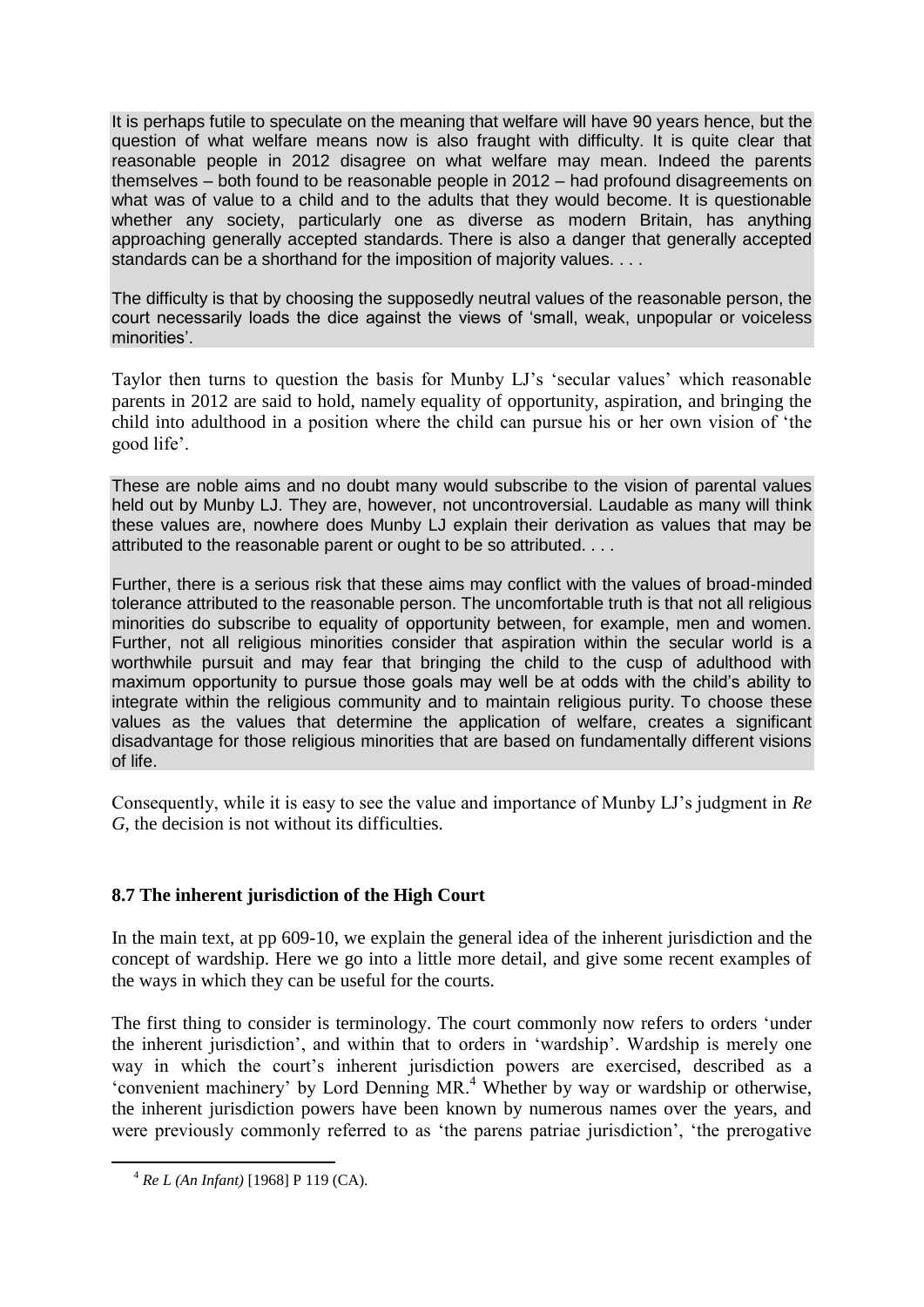jurisdiction', and 'the paternal jurisdiction'. All of these terms can be found referenced in older materials, and occasionally in more modern ones.

The key characteristics of this jurisdiction are set out by Nigel Lowe and Richard White.

## **N. Lowe and R. White (1986).** *Wards of Court*, 2nd Edn (London: Barry Rose), pp 1, 3, 6-7

The law knows no greater form of protection for a child than wardship. Although the jurisdiction is now primarily concerned with the ward's welfare this has by no means always been so. Indeed it is ironic that a jurisdiction which began essentially by exploiting infants should now be pre-eminent as a jurisdiction for securing their welfare. . . .

By the nineteenth century it had become accepted (see eg Lord Campbell in *Johnstone v Beattie* (1843) 10 Cl & Fin 42 at p 120; cf Lord Eldon LC in *Wellesley v Duke of Beaufort*  (1827) 2 Russ 1 at p 20) that the true origin of wardship lay in the concept that the Sovereign as parens patriae had a duty to protect his subjects, particularly those such as children who were unable to protect themselves and that this duty had been entrusted to the Lord Chancellor and through him to the Court of Chancery. . . .

## **Characteristics of the jurisdiction**

A fundamental characteristic of wardship is that both the ward's person and property are subjected to the court's control and that the parents' rights are superseded. In the past it was said that the court became the ward's guardian. . . .

More recently it was said that custody (in its widest sense) of the ward vests in the court. Whatever terminology is used the essential point is, as Lord Scarman said in *Re E (SA) (a Minor) (Wardship)* [1984] 1 WLR 156 at p 159, [1984] 1 All ER 289 at p 290, that once a party persuades the court that it should make a child its ward 'the court takes over the ultimate responsibility for the child'. . .

The court exercises its supervisory function throughout the wardship from the moment the application is made until the wardship is terminated. A ring of care is thrown immediately around the ward *even before any order is made* so that as soon as the child is warded, as Cross J said in *Re S* [1967] 1 All ER 202 at p 209:

No important step in the child's life can be taken without the court's consent.

Even after the court has granted care and control (this expression is used to denote the dayto-day upbringing of the ward . . . ) to individuals the rights thereby vested remain subject to the court's directions and supervision.

While it is probably right, as Lord Sumption said in *Re B (Habitual Residence: Inherent Jurisdiction*), that [t]he continued existence of an inherent jurisdiction in an age of detailed and comprehensive statutory provision is something of an anomaly',<sup>5</sup> nonetheless it remains of significant practical importance in a number of areas of child law. Whether this should be so is a matter of debate,<sup>6</sup> but the court seems wedded to retaining the possibility of using this ancient power, at least as a 'back-up' if other remedies are not available.

<u>.</u>

<sup>&</sup>lt;sup>5</sup> [2016] UKSC 4, [81].

<sup>6</sup> See, eg, George (2019) on medical treatment, and the debate in *Re NY (A Child)* [2019] UKSC, forthcoming, on child abduction.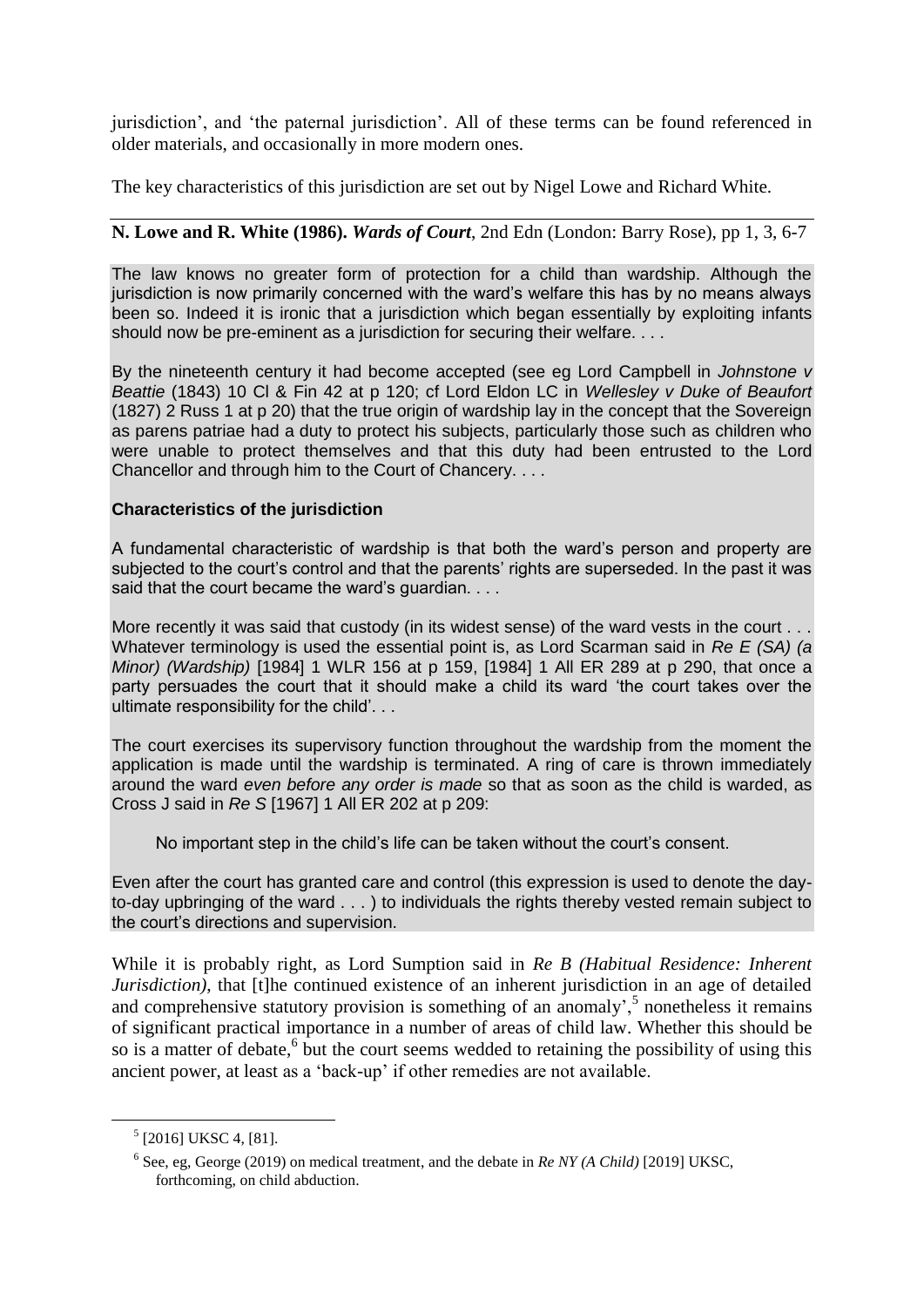As we say in the main text, the use of wardship and the inherent jurisdiction was cut dramatically by the CA 1989. This is achieved in two principal ways. First, under s 100(3), no local authority may make any application under the inherent jurisdiction unless the court has first given leave for it to do so. Before leave can be given, it must be established that (i) the outcome sought cannot be achieved by way of any order that the local authority is entitled to apply for under the CA 1989, $^7$  and (ii) unless the order or made, the child is likely to suffer significant harm.

Second, under s 100(2), the court itself is limited in what it may use the inherent jurisdiction to do. In particular, the court may not use the inherent jurisdiction to:

- (i) require a child to be placed in the care of, or under the supervision of, a local authority;
- (ii) require a child to be accommodated by or on behalf of a local authority;
- (iii) make a child who is subject to a care order a ward of court; or
- (iv)confer on a local authority any decision-making power in relation to a child which relates to any aspect of parental responsibility.

Nonetheless, the court's inherent jurisdiction remains important in a number of circumstances. The Court of Appeal made a wardship order in *Re E (Wardship Order: Child in Voluntary Accommodation)*, <sup>8</sup> where a child had been placed in voluntary local authority accommodation under s 20 of the Children Act. The Court of Appeal considered that there was no difficulty in making the child a ward, and saw a benefit of being able to hold both the child's parents and the local authority to account for their actions in relation to the child.

Another area where the High Court has used wardship is where an informal surrogacy arrangement had gone wrong, such as in  $JP$   $v$   $LP$ .<sup>9</sup> The commissioning couple had separated during the pregnancy, and the surrogate and the father ended up being registered as the child's parents on the birth certificate, though the surrogate did not take on a parental role. The commissioning couple – who were, of course, no longer a couple – failed to lodge their application for a parental order within the statutory six-month time limit, and so the surrogate remained the child's legal mother. A shared residence order had been made, but that conferred parental responsibility on the commissioning mother only for the duration of the order and did not recognise her legally as the child's mother. Adoption was not an option, because the marital relationship was no longer subsisting. Eleanor King J decided that wardship offered the best answer:

## *JP v LP* [2014] EWHC 595

#### **ELEANOR KING J:**

<u>.</u>

36. The parties put before the court the following structure which, given the exceptional circumstances the court has endorsed;

i) [The child] shall be made and remain a ward of court until further order

ii) A shared residence order as between the mother and father

 $^{9}$  [2014] EWHC 595.

 $<sup>7</sup>$  In fact, this restriction in theory applies to anyone making an application under the inherent jurisdiction, as</sup> Practice Direction 12D provides that such applications should only be made if the outcome sought cannot be achieved under the Children Act. However, this restriction is not always complied with in practice.

<sup>8</sup> [2012] EWCA Civ 1773.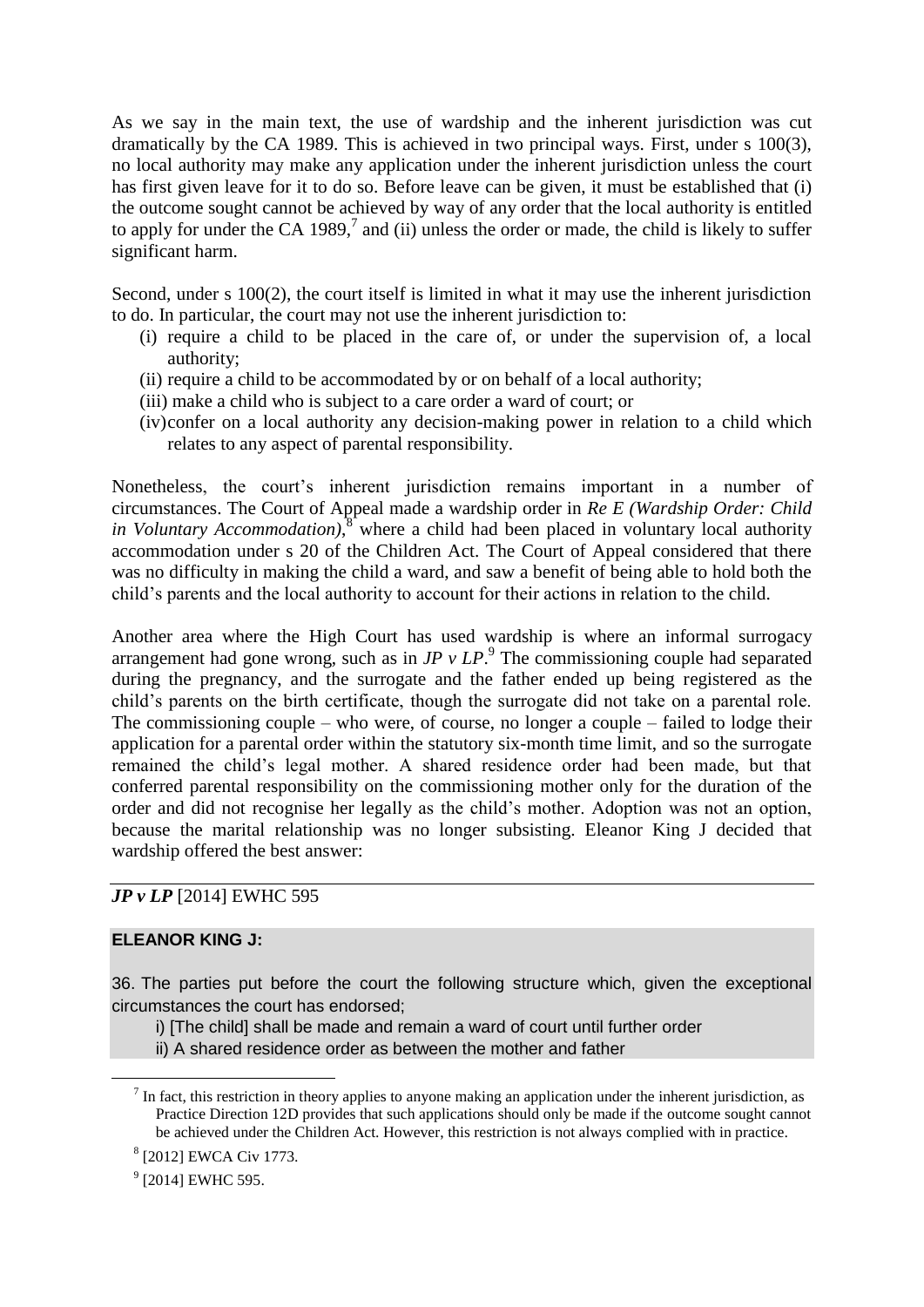iii) All issues of parental responsibility are delegated to the mother and father jointly iv) The surrogate mother is prohibited from exercising any parental responsibility for [the child] without the leave of the court

37. The court bore in mind before approving the proposed consent order that the very purpose of the introduction into the Children Act 1989 of Prohibited Steps Orders and Specific Issue Orders was to incorporate into the 'new' Act valuable features of wardship which had prevented the taking of important steps in a child's life without the leave of the court. I bear in mind that prohibited steps orders can be made against third parties and therefore, in theory, could be made to regulate the use made by the surrogate mother of her parental responsibility. I concluded however that given the wholly exceptional circumstances of this case, wardship is the most appropriate way in which to manage the overall use of parental responsibility as between the father, the legal mother and the psychological mother of this child.

A similar failed surrogacy arrangement was resolved with the inherent jurisdiction in *AB v CD, EF and GH*, <sup>10</sup> where Keehan J was unable to make a parental order. His Lordship commented that '[t]he absurdity of the law not recognising the first and second respondent as the mother and the father of these children is plain'.<sup>11</sup> Whether this issue is addressed as part of the Law Commission's work on surrogacy remains to be seen.

Another use of the inherent jurisdiction, described by the judge as 'bold and novel', was seen in *Birmingham City Council v Sarfraz Riaz*. <sup>12</sup> The case concerned a vulnerable 17 year old girl, referred to as AB. She had a difficult childhood and a poor relationship with her mother, and had been known to the local authority for some time, her mother having reported her as being beyond parental control. Birmingham City Council claimed that AB had been the victim of child sexual exploitation by a group of older men, though AB herself did not consider herself to be a victim. The matter came before the court in October 2014, when AB consented to the making of a secure accommodation order under s 25 of the CA 1989.

After the police concluded that they would not be able to secure convictions against the men concerned, Birmingham City Council sought civil injunctions under the inherent jurisdiction. Keehan J considered Practice Direction 12D, with its instruction that, in protecting a child, '[t]he court may in exercising its inherent jurisdiction make any order or determine any issue in respect of a child unless limited by case law or statue', though such proceedings should be commenced only if the CA 1989 offers no way to resolve the case.<sup>13</sup> The Practice Direction goes on to list some possible uses for the inherent jurisdiction, including 'orders to prevent an undesirable association'.

Looking at the facts of the case along with this guidance, Keehan J reached 'the firm view' that using the inherent jurisdiction to make injunctive orders to prevent child sexual exploitation was at 'the heart of the parens patriae jurisdiction of the High Court'.<sup>14</sup> Neither the statutory limitations nor those practical limitations to be found in the caselaw prevented

1

<sup>&</sup>lt;sup>10</sup> [2018] EWHC 1590.

 $11$  Ibid, [74].

 $12$  [2014] EWHC 4247. See George (2015), on which the following text draws.

<sup>13</sup> Ibid, [44].

 $14$  Ibid, [46].